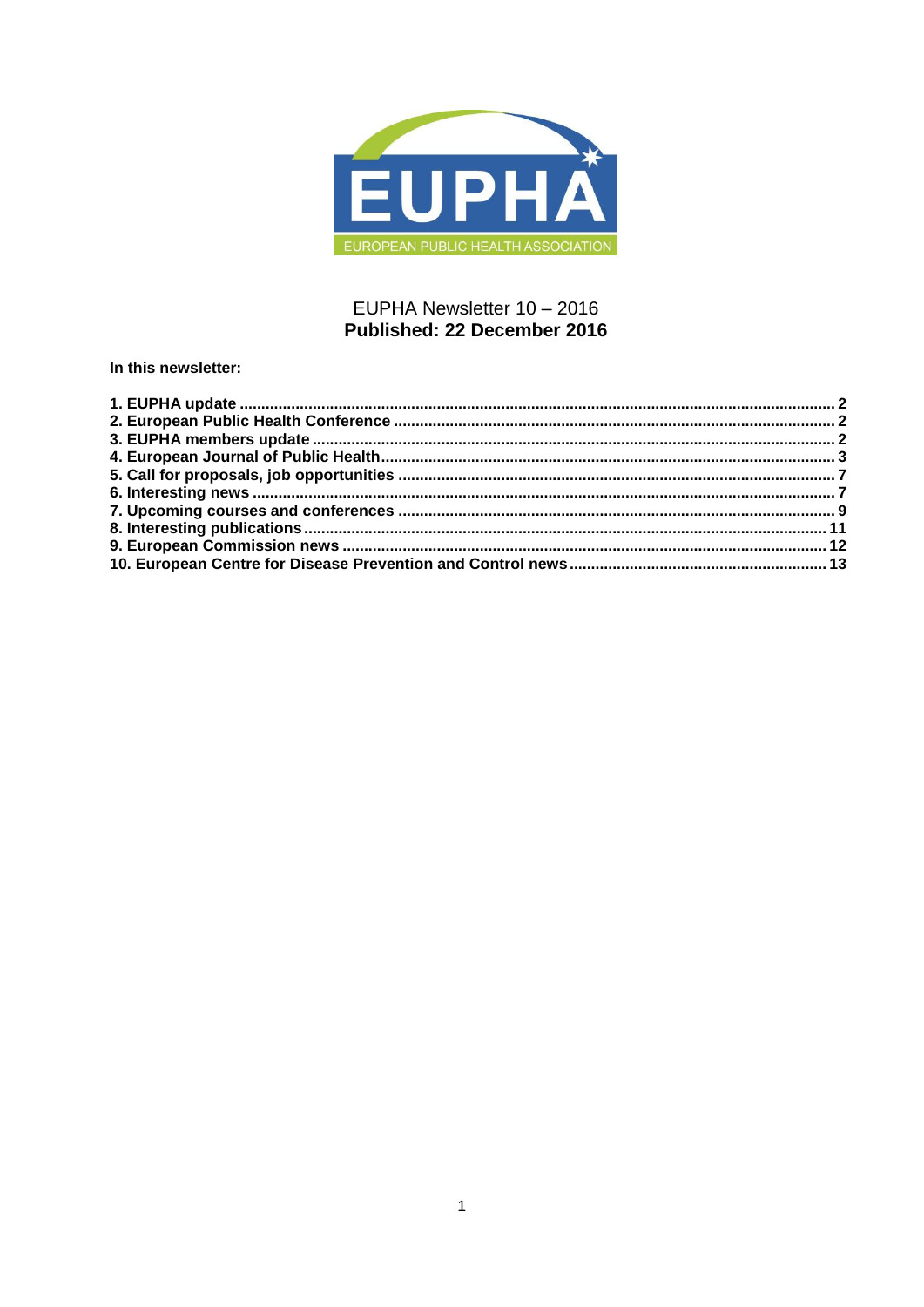# <span id="page-1-0"></span>**1. EUPHA update**

# **EUPHA present at Working together for better health and well-being conference**

Both our president, Dr Natasha Azzopardi Muscat, and our past president, Prof. Martin McKee, were present at this important conference hosted by the Ministry of Social Affairs and Health of France. The aim of the conference, "Promoting intersectoral and interagency action for health and well-being in the WHO European Region," was to strengthen intersectoral cooperation between the health, education and social sectors in the WHO European Region, for better, more equal health and social outcomes for children and adolescents and their families.

# **EUPHA at the ECIBC meeting in November in Ispra, Italy**

Our new section council chair, Dr Iveta Nagyova, represented EUPHA at the November meeting of the European Commission Initiative on Breast Cancer in Ispra, Italy. The European Commission, in response to the Council of the European Union's conclusions on reducing the burden of cancer, initiated this ground-breaking project to develop a European quality assurance scheme for breast cancer services underpinned by accreditation and referring to high quality, evidence-based guidelines.

# **Vienna Declaration on health promotion summarized in The Lancet**

The Vienna Declaration, initiated by EUPHA and the Austrian public health association, and supported by many of our members and partners, gained momentum. A summary of this Declaration to support the Ottawa Charter was published in The Lancet. [http://www.thelancet.com/pdfs/journals/l...](http://www.thelancet.com/pdfs/journals/lanpub/PIIS2468-2667(16)30025-1.pdf)

# <span id="page-1-1"></span>**2. European Public Health Conference**





# **9th European Public Health Conference: All for Health, Health for All Austria Centre Vienna, 9 - 12 November 2016**

### *'Everybody will be there'*

The EPH Conference aims to contribute to the improvement of public health in Europe by offering a means for exchanging information and a platform for debate to researchers, policy makers, and practitioners in the field of public health and health services research as well as public health training and education in Europe. The European Public Health Conference Foundation, the European Public Health Association [\(EUPHA\)](https://eupha.org/) and the [Swedish Association of Social Medicine](http://www.socialmedicin.se/) are pleased to invite you to the 10th European Public Health Conference.

ABSTRACT SUBMISSION WILL OPEN ON 1 FEBRUARY 2017. Check our [website](https://ephconference.eu/) for more information!!

# <span id="page-1-2"></span>**3. EUPHA members update**

# **Members' meetings at Vienna 2016**

During the Vienna 2016 conference, EUPHA offered members the possibility to have short meetings with delegates from their country. This was taken up by Norway, Belgium, France and Israel.

# **Israel meeting at Vienna 2016**

Our Israeli member organised a short meeting with the delegates from Israel during the Vienna 2016 conference. This meeting was attended by 10 delegates, who received information on EUPHA and on the activities of the Israeli Association of Public Health Physicians.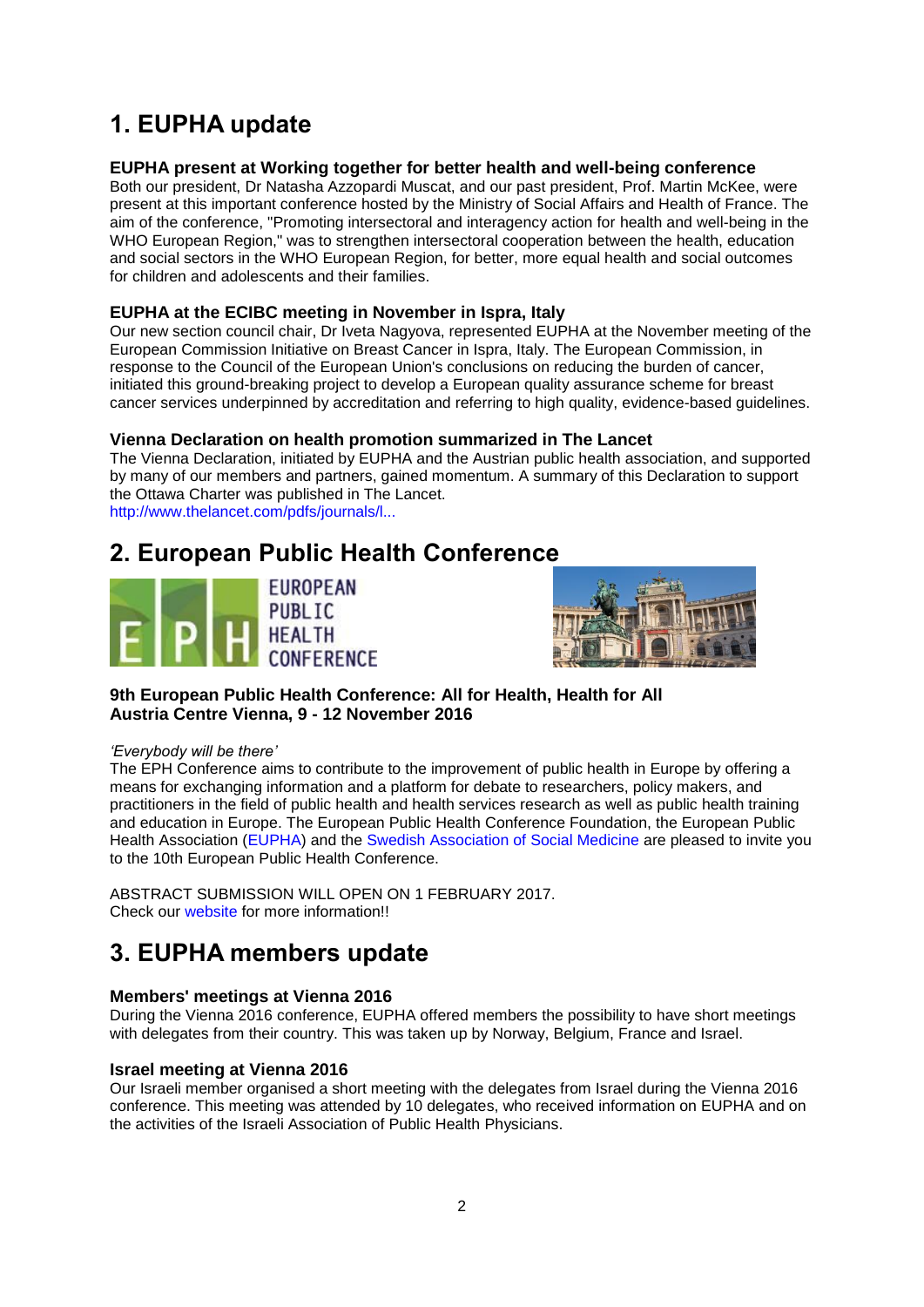# **French meeting at Vienna 2016**

The French Society for Public health organised a meeting during the Vienna 2016 conference. Around 30 came to the meeting.

SFSP introduced the meeting by explaining the role of national associations in EUPHA, representing SFSP in the governing board but also contributing to news from France for EUPHA´s letter, to the editorial board of EJPH, to the scientific committee of the conference and to the search committee for new president. The interaction with EUPHA through SFSP was discussed, including on being more active in organizing specific joint sessions in EUPHA annual meetings. The role of SFSP to help its members was discussed.

# <span id="page-2-0"></span>**4. European Journal of Public Health**



[The European Journal of Public Health](http://eurpub.oxfordjournals.org/) is a multidisciplinary journal in the field of public health.

The EJPH is published bimonthly. The journal provides a forum for discussion and debate of current international public health issues with a focus on the European region. In 2016, the impact factor of the journal is at 2.751. The 5-year impact factor is 2.512. The EJPH is the official journal of EUPHA.

# **Eur J Public Health Table of Contents for December 1, 2016; Vol. 26, No. 6 Editorials**

The Vienna Declaration on Public Health Martin McKee, David Stuckler, Dineke Zeegers Paget, and Thomas Dorner Eur J Public Health 2016 26: 897-898 [\[Extract\]](http://eurpub.oxfordjournals.org/content/26/6/897.extract?etoc)

Lonely and bored stiff: challenging phase for ethnic minority and migrant health in Europe Charles Agyemang Eur J Public Health 2016 26: 898-899 [\[Extract\]](http://eurpub.oxfordjournals.org/content/26/6/898.extract?etoc)

# **Viewpoint**

Environmental and public health tracking to advance knowledge for planetary health Behrooz Behbod, Paolo Lauriola, Giovanni Leonardi, Helen Crabbe, Rebecca Close, Brigit Staatsen, Lisbeth E. Knudsen, Kees de Hoogh, Sylvia Medina, Jan C. Semenza, and Tony Fletcher Eur J Public Health 2016 26: 900 [\[Extract\]](http://eurpub.oxfordjournals.org/content/26/6/900.extract?etoc)

### **Health services research**

Do social norms play a role in explaining involvement in medical decision-making? Anne E.M. Brabers, Liset van Dijk, Peter P. Groenewegen, and Judith D. de Jong Eur J Public Health 2016 26: 901-905 [\[Abstract\]](http://eurpub.oxfordjournals.org/content/26/6/901.abstract?etoc)

Health literacy in Europe: the development and validation of health literacy prediction models Iris van der Heide, Ellen Uiters, Kristine Sørensen, Florian Röthlin, Jürgen Pelikan, Jany Rademakers, Hendriek Boshuizen, and on behalf of the EPHORT consortium Eur J Public Health 2016 26: 906-911 [\[Abstract\]](http://eurpub.oxfordjournals.org/content/26/6/906.abstract?etoc)

Quantifying low-value services by using routine data from Austrian primary care Martin Sprenger, Martin Robausch, and Adrian Moser Eur J Public Health 2016 26: 912-916 [\[Abstract\]](http://eurpub.oxfordjournals.org/content/26/6/912.abstract?etoc)

Policy challenges and reforms in small EU member state health systems: a narrative literature review Natasha Azzopardi-Muscat, Tjede Funk, Sandra C. Buttigieg, Kenneth E. Grech, and Helmut Brand Eur J Public Health 2016 26: 916-922 [\[Abstract\]](http://eurpub.oxfordjournals.org/content/26/6/916.abstract?etoc)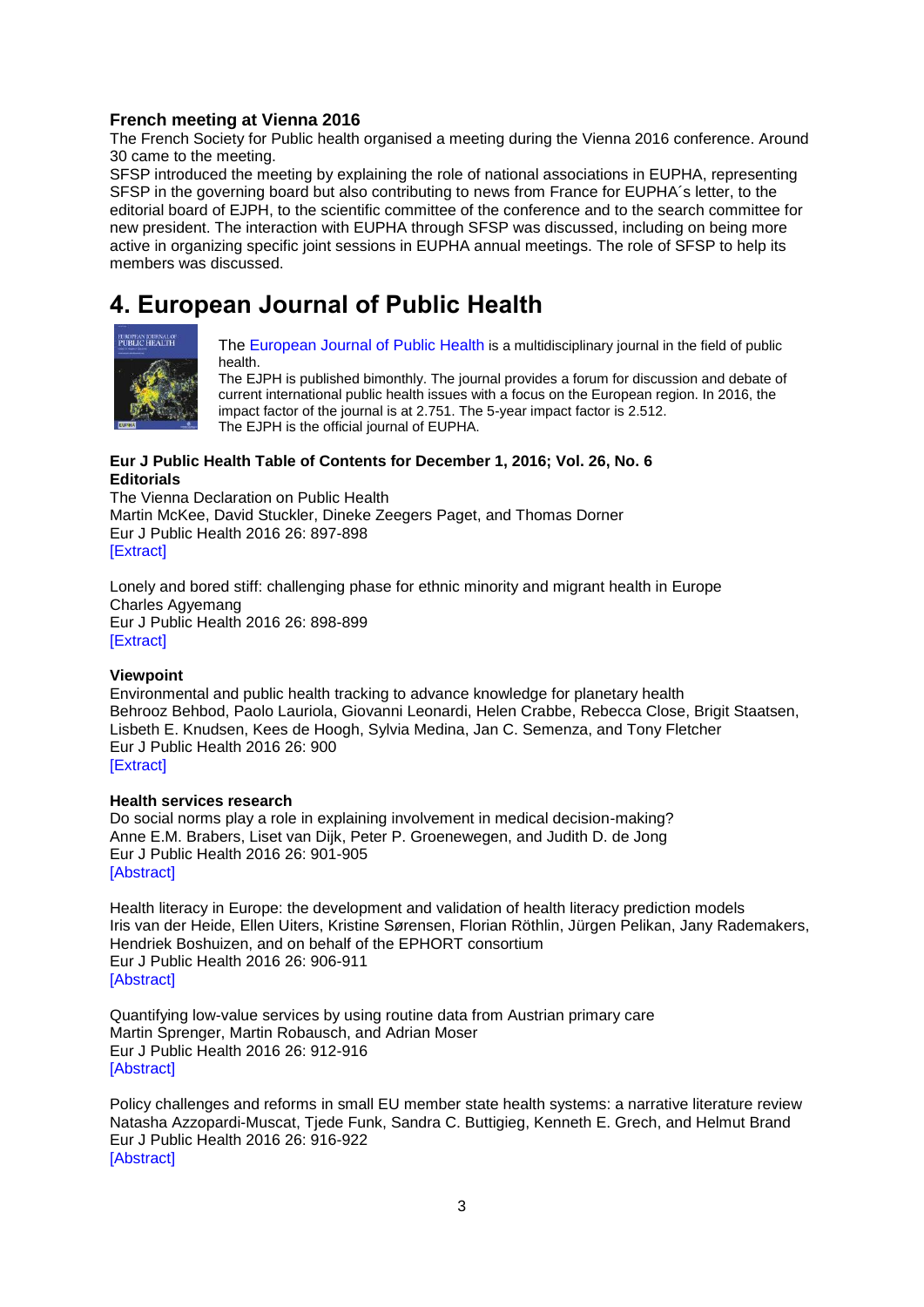Contributions of knowledge products to health policy: a case study on the Public Health Status and Forecasts Report 2010 Ingrid Hegger, Maarten O. Kok, Susan W.J. Janssen, Albertine J. Schuit, and Hans A.M. van Oers Eur J Public Health 2016 26: 922-927 [\[Abstract\]](http://eurpub.oxfordjournals.org/content/26/6/922.abstract?etoc) [\[Full Text\]](http://eurpub.oxfordjournals.org/content/26/6/922.full?etoc) **OPEN ACCESS**

Task shifting from physicians to nurses in primary care in 39 countries: a cross-country comparative study

Claudia B. Maier and Linda H. Aiken Eur J Public Health 2016 26: 927-934 [\[Abstract\]](http://eurpub.oxfordjournals.org/content/26/6/927.abstract?etoc)

Positive effects of medical staffing on readmission within 30 days after discharge: a retrospective analysis of obstetrics and gynecology data Seung Ju Kim, Kyu-Tae Han, Hyo Jung Lee, Jeoung A Kwon, and Eun-Cheol Park Eur J Public Health 2016 26: 935-939 [\[Abstract\]](http://eurpub.oxfordjournals.org/content/26/6/935.abstract?etoc)

### **Child and Adolescent Health**

Epidemiology of poisonings, fractures and burns among 0–24 year olds in England using linked health and mortality data Ruth Baker, Elizabeth Orton, Laila J. Tata, and Denise Kendrick Eur J Public Health 2016 26: 940-946 [\[Abstract\]](http://eurpub.oxfordjournals.org/content/26/6/940.abstract?etoc)

Correlates of home and neighbourhood-based physical activity in UK 3–4-year-old children Jill A. Hnatiuk, Kathryn R. Hesketh, and Esther M.F. van Sluijs Eur J Public Health 2016 26: 947-953 [\[Abstract\]](http://eurpub.oxfordjournals.org/content/26/6/947.abstract?etoc) [\[Full Text\]](http://eurpub.oxfordjournals.org/content/26/6/947.full?etoc) **OPEN ACCESS**

Evaluation of a German version of the Strengthening Families Programme 10-14: a randomised controlled trial Christiane Baldus, Monika Thomsen, Peter-Michael Sack, Sonja Bröning, Nicolas Arnaud, Anne Daubmann, and Rainer Thomasius Eur J Public Health 2016 26: 953-959 [\[Abstract\]](http://eurpub.oxfordjournals.org/content/26/6/953.abstract?etoc)

Stabilisation of the trend in prevalence of childhood overweight and obesity in Spain: 2001–11 Estrella Miqueleiz, Lourdes Lostao, and Enrique Regidor Eur J Public Health 2016 26: 960-963 [\[Abstract\]](http://eurpub.oxfordjournals.org/content/26/6/960.abstract?etoc)

Do stronger school smoking policies make a difference? Analysis of the health behaviour in schoolaged children survey B. Hallingberg, A. Fletcher, S. Murphy, K. Morgan, H.J. Littlecott, C. Roberts, and G.F. Moore Eur J Public Health 2016 26: 964-968 [\[Abstract\]](http://eurpub.oxfordjournals.org/content/26/6/964.abstract?etoc) [\[Full Text\]](http://eurpub.oxfordjournals.org/content/26/6/964.full?etoc) **OPEN ACCESS**

Children's exposure to second-hand smoke before and after the smoking ban in Bavaria—a multiple cross-sectional study Linda A. Liang, Alisa Weber, Caroline Herr, Lana Hendrowarsito, Nicole Meyer, Gabriele Bolte, Uta Nennstiel-Ratzel, Stefanie Kolb, and for the GME Study Group Eur J Public Health 2016 26: 969-974 [\[Abstract\]](http://eurpub.oxfordjournals.org/content/26/6/969.abstract?etoc)

Validity of home-measured height, weight and waist circumference among adolescents Catharina Sarkkola, Trine B. Rounge, Sabina Simola-Ström, Stephanie von Kraemer, Eva Roos, and Elisabete Weiderpass Eur J Public Health 2016 26: 975-977 [\[Abstract\]](http://eurpub.oxfordjournals.org/content/26/6/975.abstract?etoc)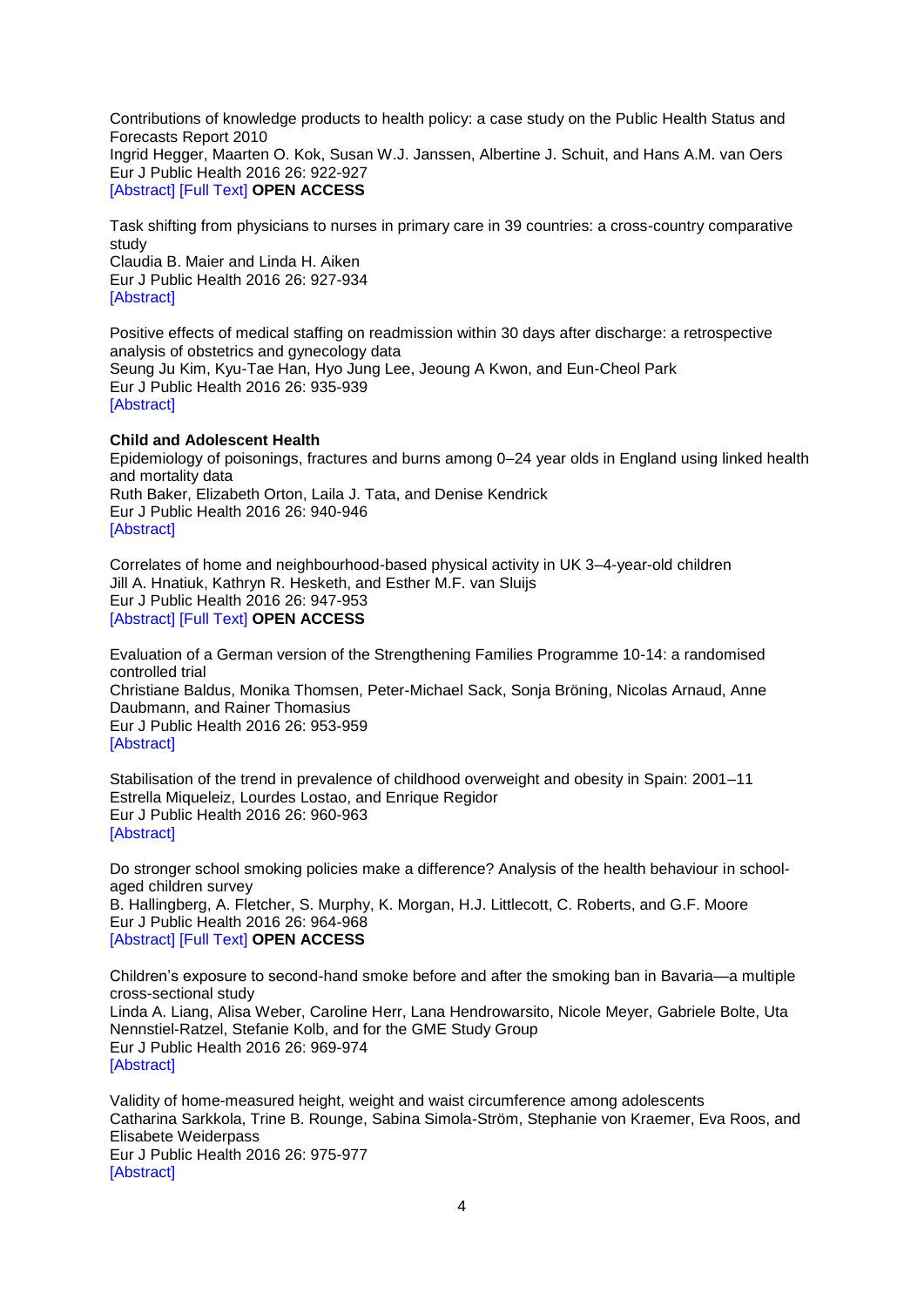### **Migration, ethnic differences**

The prevalence and impact of risk factors for ethnic differences in loneliness Marlies A. Visser and Fatima El Fakiri Eur J Public Health 2016 26: 977-983 [\[Abstract\]](http://eurpub.oxfordjournals.org/content/26/6/977.abstract?etoc) [\[Full Text\]](http://eurpub.oxfordjournals.org/content/26/6/977.full?etoc) **OPEN ACCESS**

Inclusion of migrants and ethnic minorities in European birth cohort studies—a scoping review Angelique Grosser, Oliver Razum, Tanja G.M. Vrijkotte, Ina-Merle Hinz, and Jacob Spallek Eur J Public Health 2016 26: 984-991 [\[Abstract\]](http://eurpub.oxfordjournals.org/content/26/6/984.abstract?etoc)

Differences in mortality between groups of older migrants and older non-migrants in Belgium, 2001–09 Matias Reus-Pons, Hadewijch Vandenheede, Fanny Janssen, and Eva U.B. Kibele Eur J Public Health 2016 26: 992-1000 [\[Abstract\]](http://eurpub.oxfordjournals.org/content/26/6/992.abstract?etoc)

Ethnic differences in sleep duration at 5 years, and its relationship with overweight and blood pressure Kenneth O. Anujuo, Tanja G.M. Vrijkotte, Karien Stronks, Girardin Jean-Louis, and Charles O. Agyemang Eur J Public Health 2016 26: 1001-1006 [\[Abstract\]](http://eurpub.oxfordjournals.org/content/26/6/1001.abstract?etoc)

Self-reported oral health and use of dental services among asylum seekers and immigrants in Finland—a pilot study Anni Mattila, Peyvand Ghaderi, Laura Tervonen, Leena Niskanen, Paula Pesonen, Vuokko Anttonen, and Marja-Liisa Laitala Eur J Public Health 2016 26: 1006-1010 [\[Abstract\]](http://eurpub.oxfordjournals.org/content/26/6/1006.abstract?etoc)

Ethnic differences in longitudinal latent verbal profiles in the millennium cohort study\* Afshin Zilanawala, Yvonne Kelly, and Amanda Sacker Eur J Public Health 2016 26: 1011-1016 [\[Abstract\]](http://eurpub.oxfordjournals.org/content/26/6/1011.abstract?etoc) [\[Full Text\]](http://eurpub.oxfordjournals.org/content/26/6/1011.full?etoc) **OPEN ACCESS**

### **Socioeconomic determinants**

Does social policy moderate the impact of unemployment on health? A multilevel analysis of 23 welfare states Faraz Vahid Shahidi, Arjumand Siddiqi, and Carles Muntaner Eur J Public Health 2016 26: 1017-1022 [\[Abstract\]](http://eurpub.oxfordjournals.org/content/26/6/1017.abstract?etoc)

Occupational, social and medical characteristics of early prenatal leave in France Solène Vigoureux, Béatrice Blondel, Virginie Ringa, and Marie-Josèphe Saurel-Cubizolles Eur J Public Health 2016 26: 1022-1027 [\[Abstract\]](http://eurpub.oxfordjournals.org/content/26/6/1022.abstract?etoc)

Mortality among homeless people in France, 2008–10 Cécile Vuillermoz, Albertine Aouba, Lise Grout, Stéphanie Vandentorren, Fanny Tassin, Margarita Moreno-Betancur, Éric Jougla, and Grégoire Rey Eur J Public Health 2016 26: 1028-1033 [\[Abstract\]](http://eurpub.oxfordjournals.org/content/26/6/1028.abstract?etoc)

A longitudinal study of educational differences in antidepressant use before and after hospital care for depression Heta Moustgaard, Kaisla Joutsenniemi, and Pekka Martikainen Eur J Public Health 2016 26: 1034-1039 [\[Abstract\]](http://eurpub.oxfordjournals.org/content/26/6/1034.abstract?etoc)

Associations between poor living conditions and multi-morbidity among Syrian migrant agricultural workers in Lebanon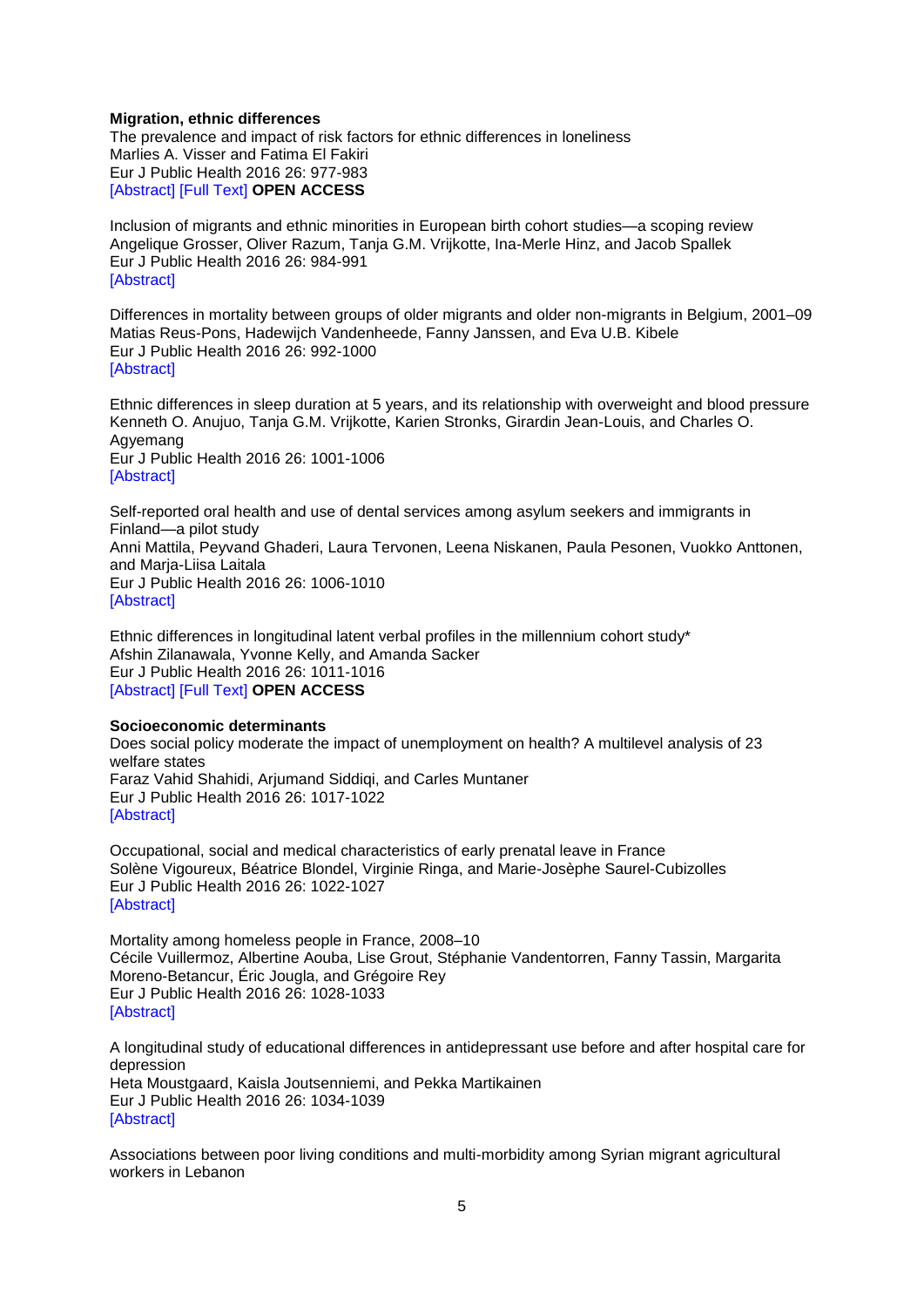Rima R. Habib, Diana Mikati, Safa Hojeij, Khalil El Asmar, Monique Chaaya, and Rami Zurayk Eur J Public Health 2016 26: 1039-1044 [\[Abstract\]](http://eurpub.oxfordjournals.org/content/26/6/1039.abstract?etoc) [\[Full Text\]](http://eurpub.oxfordjournals.org/content/26/6/1039.full?etoc) **OPEN ACCESS**

### **Work and Health**

Health-based risk neutralization in private disability insurance Elisabeth C. Wijnvoord, Jan Buitenhuis, Sandra Brouwer, Jac J.L. van der Klink, and Michiel R. de Boer Eur J Public Health 2016 26: 1045-1049

[\[Abstract\]](http://eurpub.oxfordjournals.org/content/26/6/1045.abstract?etoc) [\[Full Text\]](http://eurpub.oxfordjournals.org/content/26/6/1045.full?etoc) **OPEN ACCESS**

Sickness allowance trajectories preceding disability retirement: a register-based retrospective study Mikko Laaksonen, Jenni Blomgren, and Raija Gould Eur J Public Health 2016 26: 1050-1055 [\[Abstract\]](http://eurpub.oxfordjournals.org/content/26/6/1050.abstract?etoc) [\[Full Text\]](http://eurpub.oxfordjournals.org/content/26/6/1050.full?etoc)

Work-related stress in midlife and all-cause mortality: can sense of coherence modify this association? Charlotta Nilsen, Ross Andel, Johan Fritzell, and Ingemar Kåreholt Eur J Public Health 2016 26: 1055-1061 [\[Abstract\]](http://eurpub.oxfordjournals.org/content/26/6/1055.abstract?etoc) [\[Full Text\]](http://eurpub.oxfordjournals.org/content/26/6/1055.full?etoc)

Morbidity and suicide mortality following sick leave in relation to changes of social insurance regulations in Sweden Mo Wang, Kristina Alexanderson, Bo Runeson, and Ellenor Mittendorfer-Rutz Eur J Public Health 2016 26: 1061-1069 [\[Abstract\]](http://eurpub.oxfordjournals.org/content/26/6/1061.abstract?etoc) [\[Full Text\]](http://eurpub.oxfordjournals.org/content/26/6/1061.full?etoc)

### **Miscellaneous**

Trends in health expectancies among the oldest old in Sweden, 1992–2011 Louise Sundberg, Neda Agahi, Johan Fritzell, and Stefan Fors Eur J Public Health 2016 26: 1069-1074 [\[Abstract\]](http://eurpub.oxfordjournals.org/content/26/6/1069.abstract?etoc) [\[Full Text\]](http://eurpub.oxfordjournals.org/content/26/6/1069.full?etoc)

Trends and predictors of knowledge about HIV/AIDS and its prevention and transmission methods among women in Tajikistan Hakim Zainiddinov and Nazim Habibov Eur J Public Health 2016 26: 1075-1079 **[\[Abstract\]](http://eurpub.oxfordjournals.org/content/26/6/1075.abstract?etoc) [\[Full Text\]](http://eurpub.oxfordjournals.org/content/26/6/1075.full?etoc)** 

### **Book Review**

Liza H. Gold and Robert I. Simon (eds.). Gun violence and mental illness Stephen Lawoko Eur J Public Health 2016 26: 1080 [\[Extract\]](http://eurpub.oxfordjournals.org/content/26/6/1080.extract?etoc) [\[Full Text\]](http://eurpub.oxfordjournals.org/content/26/6/1080.full?etoc)

### **Corrigendum**

The role of three lifestyle risk factors in reducing educational differences in ischaemic heart disease mortality in Europe Ivana Kulhánová, Gwenn Menvielle, Rasmus Hoffmann, Terje A. Eikemo, Margarete C. Kulik, Marlen Toch-Marquardt, Patrick Deboosere, Mall Leinsalu, Olle Lundberg, Enrique Regidor, Caspar W.N. Looman, Johan P. Mackenbach, and for the EURO-GBD-SE Consortium Eur J Public Health 2016 26: 1081-1088 [\[Abstract\]](http://eurpub.oxfordjournals.org/content/26/6/1081.abstract?etoc)

### **European Public Health News**

European Public Health News / EUPHA President's Column / EUPHA Office Column / EUPHA section column: nothing about me without me—a need for a new migrant health agenda / Message from the WHO Regional Director for Europe: European Member States agree to develop a roadmap to implement the 2030 Agenda for Sustainable Development / Message from the EU Commissioner for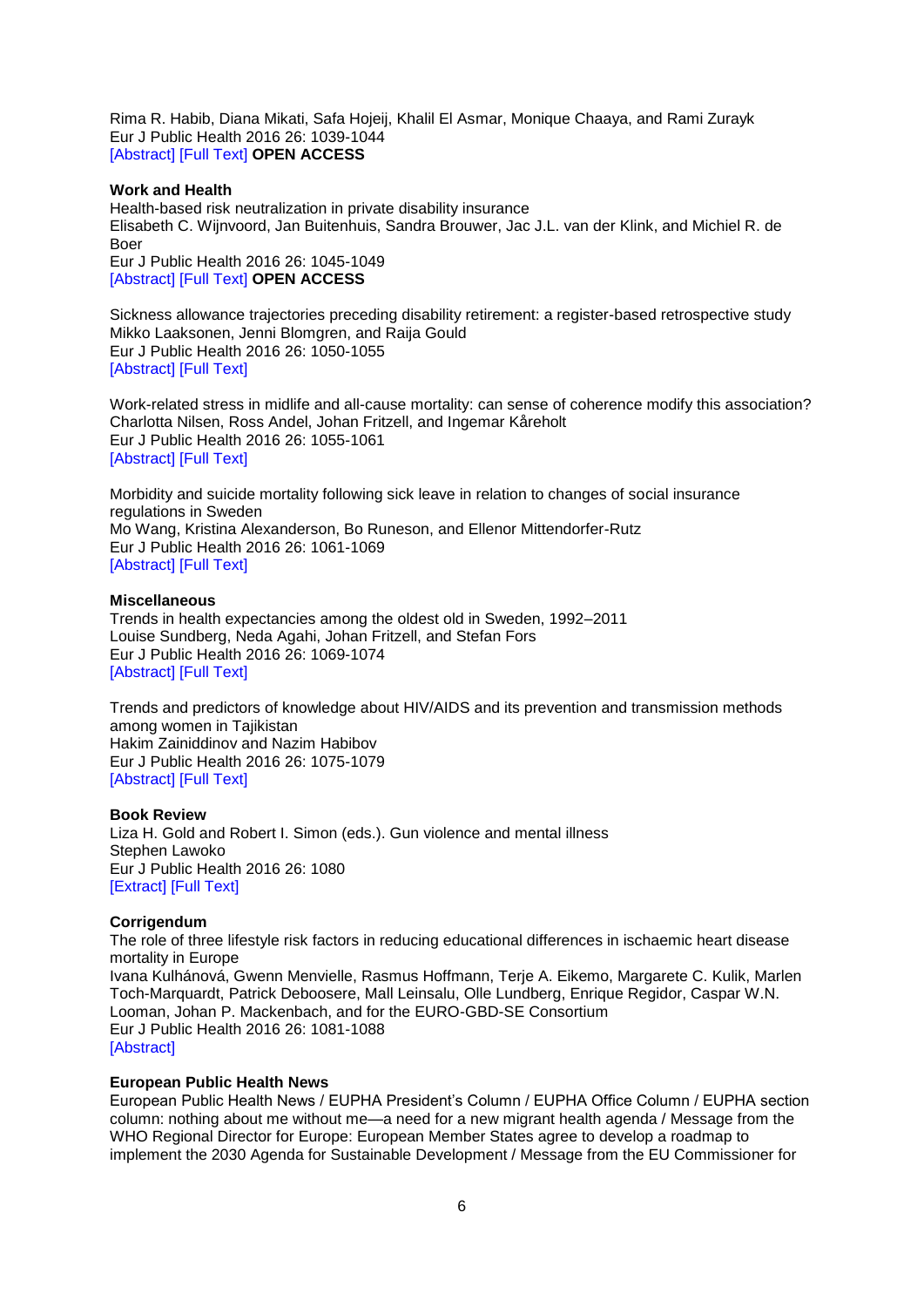Health and Food Safety: EU action to support refugees' and migrants' health / From Vienna 2016 to Stockholm 2017 Dineke Zeegers Paget, Natasha Azzopardi-Muscat, Dineke Zeegers Paget, Bernadette N. Kumar, Allan Krasnik, Zsuzsana Jakab, Vytenis Andriukaitis, and Dineke Zeegers Paget Eur J Public Health 2016 26: 1089-1092 [\[Extract\]](http://eurpub.oxfordjournals.org/content/26/6/1089.extract?etoc)

# <span id="page-6-0"></span>**5. Call for proposals, job opportunities**

# **University of Warwich: Senior Research Fellow**

University of Warwich: Senior Research Fellow Senior Research Fellow (78753-126)University of Warwick - Warwick Medical School, Health SciencesLocation: CoventrySalary: £39,324 to £46,925 per annumHours: Full TimeContract Type: Contract / TemporaryPlaced on: 13th December 2016Closes: 16th January 2017Job Ref: 1624050 [http://www.jobs.ac.uk/job/AWD492/senior-...](http://www.jobs.ac.uk/job/AWD492/senior-research-fellow-78753-126/)

# **University of Warwick: Research Fellow**

University of Warwick: Research Fellow Research Fellow (78843-126)University of Warwick - Warwick Medical School, Health SciencesLocation: CoventrySalary: £29,301 to £38,183 per annumHours: Full TimeContract Type: Contract / TemporaryPlaced on: 7th December 2016Closes: 7th January 2017Job Ref: 1622796

[http://www.jobs.ac.uk/job/AWA563/researc...](http://www.jobs.ac.uk/job/AWA563/research-fellow-78843-126/)

# **PhD opportunity at the MRC/CSO Social & Public Health Sciences Unit**

Gender inequalities in global health using the GBD data - competitive application for a four year fully funded and prestigious studentship for students from anywhere in the world. Please find details visit: [http://www.gla.ac.uk/services/postgraduateresearch/scholarships/kelvinsmith/shortlistedscholarshippro](http://www.gla.ac.uk/services/postgraduateresearch/scholarships/kelvinsmith/shortlistedscholarshipprojects/comvlslkasprojectdescriptions/genderhealthequity/#d.en.503296) [jects/comvlslkasprojectdescriptions/genderhealthequity/#d.en.503296](http://www.gla.ac.uk/services/postgraduateresearch/scholarships/kelvinsmith/shortlistedscholarshipprojects/comvlslkasprojectdescriptions/genderhealthequity/#d.en.503296)

# <span id="page-6-1"></span>**6. Interesting news**

# **The Norwegian policy to reduce health inequalities: key challenges**

*Kjetil A. van der Wel, Espen Dahl, Heidi Bergsli Nordic Welfare Research, ÅRGANG 1, NR. 1-2016, S. 19–29 Published online: November 2016*

The Norwegian strategy for reducing health inequalities from 2007 has been recognised as one of the most ambitious and encompassing in Europe. By proposing action on the social determinants of health, such as income structure, employment opportunities and affordable child-care, the strategy was able to approach the entire social gradient rather than just the socially disadvantaged. In this article, we present the main features of the health equity strategy, and discuss possible obstacles to a successful implementation and a prolonged commitment to reducing health inequalities in Norway. We raise three major concerns: 1) a stubborn fundamental inequality structure, 2) a lack of focus on the gradient in the implementation of cross-sectoral reforms and 3) a possible re-orientation of policy away from redistribution and universalism.

Norway <http://bit.ly/2g2Wa59>

# **News release: EuroHealthNet urges ministers to seize opportunities for health offered by EU Semester and EU Social Pillar**

Press Release | December 6th, 2016

**EuroHealthNet has published its review of the public health related elements of the EU Semester. In line with the report it urges national ministers, meeting in the EU Council this week, to think positively about the opportunities of working better together in the context of the EU Semester, considering a more integrated and life course approach to health and for better fiscal sustainability of health care systems.**

The EuroHealthNet report ["Will the 2016 EU Semester process contribute to improving health equity ?"](http://eurohealthnet.eu/publication/will-2016-eu-semester-process-contribute-improving-health-equity) analyses the aspects relevant to public health and social equity of the annual economic cycle through its Annual Growth Survey (AGS), National Reform Programmes (NRPs) and Country-Specific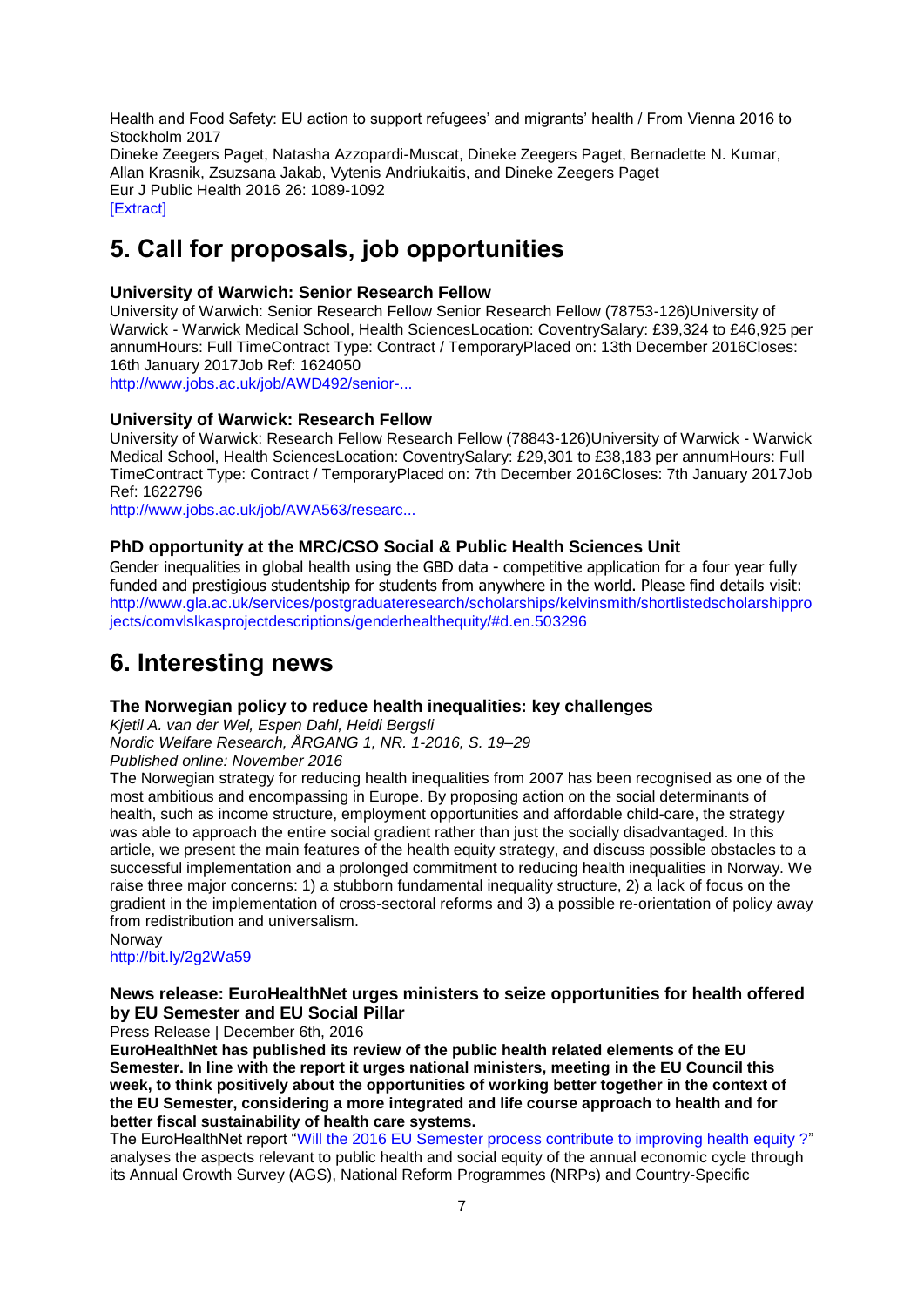Recommendations (CSRs), with a particular focus on CSRs impacting on child wellbeing and health systems.

Among the main findings and recommendations are:

- The need for fiscally sustainable health care systems and universal access to health and care is recognised among most CSRs relating to health.
- The call for strengthening primary care, disease prevention and health promotion is limited. An integrated approach to health is also lacking.
- The needs of vulnerable children and families should be more extensively addressed.
- A stronger focus and consideration should be given to the impacts of the economic crisis in terms of resources; investing in health promotion and disease prevention should be one of the key measures to support health and care systems' fiscal sustainability.

EuroHealthNet welcomes the exchanges of views scheduled by Ministers in the Employment, Social Policy, Health and Consumer Affairs Council (EPSCO) on 8-9 December. Ministers will consider the development of the EU Semester in health and social dimensions, as well as its core economic measures. They will also debate whether and how a potential EU Pillar of Social Rights should be established, as proposed in the European Commission political priorities 2017.

EuroHealthNet draws its health equity analysis of the EU Semester to the attention of Ministers and urges a positive, practical response to the [questions tabled by the Slovakian Presidency,](http://data.consilium.europa.eu/doc/document/ST-14363-2016-INIT/en/pdf) such as:

- Should the EU Semester be debated by health ministers in EPSCO in future?
- How can the AGS be best used to help health systems?

"*Through our work within the EU Employment and Social Innovation Programme (EaSI) we have carried out extensive analysis of the reality on the ground in states and communities. There are opportunities for the EU Semester to better resonate with health actors nationally and locally and to make progress on more sustainable public health and social care systems. Our members and partners are keen to contribute with evidence based solutions, in particular on improving health across the life course and reducing health inequalities, which is so urgently needed."* says Caroline Costongs, Managing Director of EuroHealthNet

EuroHealthNet draws particular attention to its recommendations in its [public response to the current](http://eurohealthnet.eu/sites/eurohealthnet.eu/files/publications/Final%20authorised%20public%20response%20on%20a%20potential%20EU%20Social%20Pillar.pdf)  [consultation on a potential EU Pillar of Social Rights,](http://eurohealthnet.eu/sites/eurohealthnet.eu/files/publications/Final%20authorised%20public%20response%20on%20a%20potential%20EU%20Social%20Pillar.pdf) in which it calls for a strong focus on integrated approaches for social factors impacting positively and negatively on health, wellbeing and inequalities, while respecting subsidiarity.

EuroHealthNet also welcomes and recommends that Ministers take into account the important recent Joint Report and Recommendations of the EU Directorate-General for Economic and Financial Affairs and the Economic Policy Committee, on [Health Care and Long-Term Care Systems and Fiscal](http://ec.europa.eu/economy_finance/publications/eeip/ip037_en.htm)  [Sustainability,](http://ec.europa.eu/economy_finance/publications/eeip/ip037_en.htm) which contains important evidence and guidance for investment in health promotion and public health.

# **Four steps to precision public health**

The use of data to guide interventions that benefit populations more efficiently is a strategy we call precision public health. It requires robust primary surveillance data, rapid application of sophisticated analytics to track the geographical distribution of disease, and the capacity to act on such information. The availability and use of precise data is becoming the norm in wealthy countries. But large swathes of the developing world are not reaping its advantages.

[http://www.nature.com/news/four-steps-to...](http://www.nature.com/news/four-steps-to-precision-public-health-1.21089)

# **Helping Ex-Inmates Stay Out Of The ER Brings Multiple Benefits**

Being in jail is not healthy, but for a lot of people, the best health care they'll receive is what they get behind bars. About 40 percent of inmates are newly diagnosed with a chronic medical condition while incarcerated. Outside, many only interact with doctors when they're in the emergency room. Many former inmates put off getting medical care until they wind up in the emergency room, with conditions that have become a lot worse than they could've been. That means they are also more expensive to treat, costs that are often picked up by hospitals and taxpayers. [http://www.npr.org/sections/health-shots...](http://www.npr.org/sections/health-shots/2016/12/05/499775644/helping-ex-inmates-stay-out-of-the-er-brings-multiple-benefits)

# **From Scientists to Policymakers: Communicating on Climate, Scientific Integrity, and More**

A perennial question facing scientists is when — and how — to participate in public communication and policy debates around issues of social concern. [http://scienceblogs.com/significantfigur...](http://scienceblogs.com/significantfigures/index.php/2016/12/01/from-scientists-to-policymakers-communicating-on-climate-scientific-integrity-and-more/)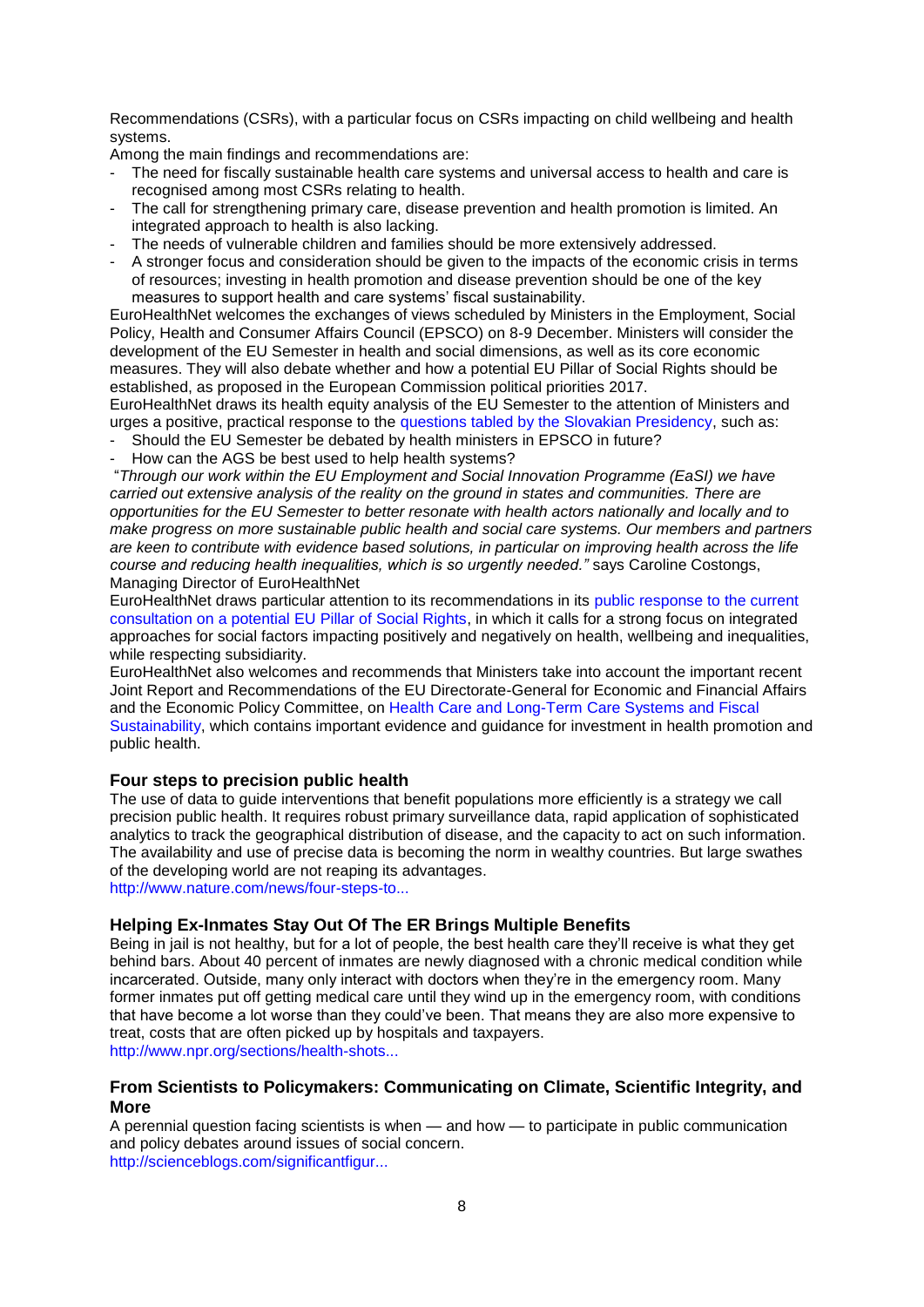### **UK has 'first sexually transmitted Zika'**

The first likely case of sexual transmission of the Zika virus in the UK has been reported by the authorities. The woman has made a full recovery, and it is thought she had been infected by her partner, who had recently visited a Zika-hit country. Mostly spread by mosquitoes, Zika can linger in semen for months.

<http://www.bbc.com/news/health-38159783>

# **Drivers Who Miss One To Two Hours Of Sleep Double Their Crash Risk, New Report Finds**

Serious sleep-deprivation while behind the wheel has long been known to be deadly, but drivers who get less than the recommended seven hours or more of sleep in a 24-hour period could steadily elevate their risk of a crash as the number of hours of sleep decreases: Drivers who miss between one to two hours of sleep nearly double the likelihood of being in a crash; drivers who miss two to three hours of sleep more than quadruple their risk; and drivers who sleep less than four hours increase their risk 11.5 times.

[http://www.forbes.com/sites/tanyamohn/20...](http://www.forbes.com/sites/tanyamohn/2016/12/11/drivers-who-miss-one-to-two-hours-of-sleep-double-their-crash-risk-new-report-finds/#401b3a2332c8)

### **Pokemon Go: Exercise impact 'short-lived'**

A new study suggests that the fitness boost from Pokemon Go was a short-lived phenomenon. Researchers found that keen players walked an average of an extra 955 steps a day in the first week of using the game, but by week six were taking no more steps than they had been before they downloaded the game. Despite the results of their study, researchers still see "huge potential" for augmented reality games to be beneficial to health.

[http://www.bbc.com/news/technology-38311...](http://www.bbc.com/news/technology-38311371)

# <span id="page-8-0"></span>**7. Upcoming courses and conferences**

| GOING <sup>OINTERNATIONAL</sup><br>»medicine & health« | Going International is the first source for finding courses, seminars,<br>congresses and other events in the fields of medicine & health. Going<br>International is Europe's biggest service provider and information |  |  |
|--------------------------------------------------------|-----------------------------------------------------------------------------------------------------------------------------------------------------------------------------------------------------------------------|--|--|
| Education, Training & Career                           | platform and serves as an interface between organisers and participants<br>of events. Going International is an official partner of EUPHA.                                                                            |  |  |
| Title:                                                 | Health in All Policies: Making it Work in Practice - Durham University Winter<br><b>School</b>                                                                                                                        |  |  |
| Date / location:                                       | 30 Jan 2017 - 1 Feb 2017 / Durham, United Kingdom                                                                                                                                                                     |  |  |
| Organiser:                                             | Centre for Public Policy and Health (CPPH), Durham University                                                                                                                                                         |  |  |
| Title:                                                 | Trajectoires Migratoires et santé Autour de la Naissance - Regards croisés sur<br>les pratiques et la recherche                                                                                                       |  |  |
| Date / location:                                       | 2 Feb 2017 - 3 Feb 2017 / Brussels, Belgium                                                                                                                                                                           |  |  |
| Organiser:                                             | University of Montreal, University of Geneva and the Free University of Brussels                                                                                                                                      |  |  |
| Title:                                                 | Kritische Bewertung medizinischer Studien" (critical appraisal of medical<br>studies)                                                                                                                                 |  |  |
| Date / location:                                       | 13 Feb 2017 - 14 Feb 2017 / Krems, Austria                                                                                                                                                                            |  |  |
| Organiser:                                             | : Danube University Krems and Cochrane Austria                                                                                                                                                                        |  |  |
| Title:<br>Date / location:<br>Organiser:               | <b>JA-CHRODIS final conference</b><br>27 Feb 2017 - 28 Feb 2017 / Brussels, Belgium<br><b>JA-CHRODIS</b>                                                                                                              |  |  |
| Title:                                                 | 31st International Papillomavirus Conference and Clinical and Public Health<br><b>Workshops (HPV 2017)</b>                                                                                                            |  |  |
| Date / location:<br>Organiser:                         | 28 Feb 2017 - 4 Mar 2017 / Cape Town, South Africa<br><b>International Papillomavirus Society</b>                                                                                                                     |  |  |
|                                                        |                                                                                                                                                                                                                       |  |  |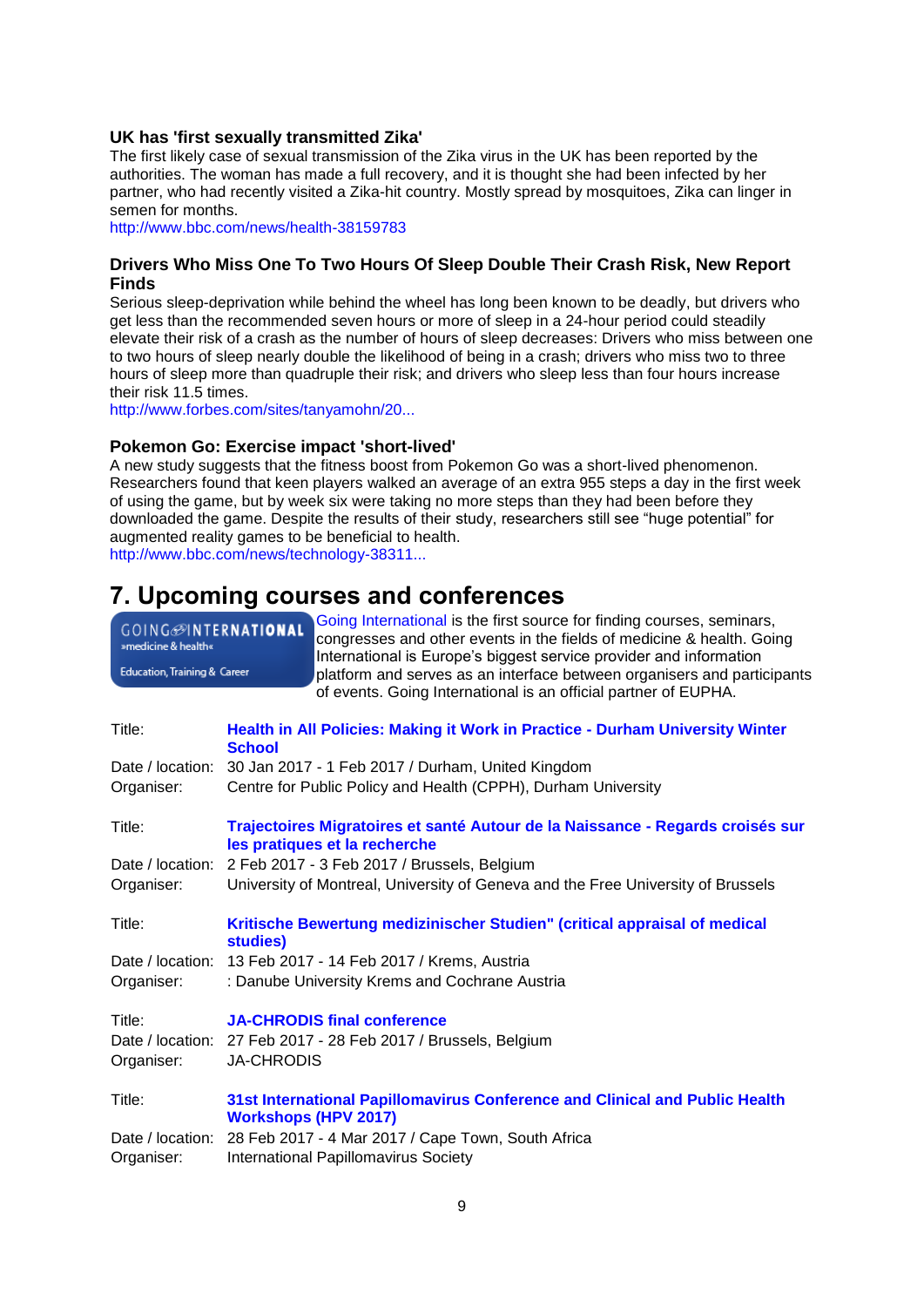| Title:                                   | Hospital-based interventions to contain antibiotic resistance in low-resource<br><b>settings</b><br>Date / location: 6 Mar 2017 - 24 Mar 2017 / Antwerp, Belgium                              |
|------------------------------------------|-----------------------------------------------------------------------------------------------------------------------------------------------------------------------------------------------|
| Organiser:                               | Institute of Tropical Medicine in Antwerp                                                                                                                                                     |
| Title:                                   | Medizinische Statistik für Nicht-StatistikerInnen" (medical statistics for non-<br>statisticians)                                                                                             |
| Date / location:<br>Organiser:           | 14 Mar 2017 - 15 Mar 2017 / Krems, Austria<br>Danube University Krems and Cochrane Austria                                                                                                    |
| Title:<br>Organiser:                     | <b>15th World Congres on Public Health</b><br>Date / location: 3 Apr 2017 - 7 Apr 2017 / Melbourne, Australia<br>WFPHA and Public Health Association of Australia                             |
| Title:                                   | 25th International Conference on Health Promoting Hospitals and Health<br><b>Services</b>                                                                                                     |
| Organiser:                               | Date / location: 12 Apr 2017 - 14 Apr 2017 / Vienna, Austria<br>Austrian HPH-Network and WHO-CC for Health Promotion in Hospitals and Health<br>Care at Austrian Public Health Institute      |
| Title:<br>Organiser:                     | <b>Obesity: Tipping Back the Scales of the Nation</b><br>Date / location: 19 Apr 2017 / Manchester, United Kingdom<br>Open Forum Events                                                       |
| Title:<br>Organiser:                     | <b>Dementia: Implementing Better Care</b><br>Date / location: 20 Apr 2017 / Manchester, United Kingdom<br>Open Forum Events                                                                   |
| Title:<br>Organiser:                     | <b>Social Sciences and Health Innovations: Making Health Public</b><br>Date / location: 22 May 2017 - 24 May 2017 / Tomsk, Russia<br>Tomsk Stat University and Maastricht University          |
| Title:<br>Date / location:<br>Organiser: | <b>Assessing Public Health in Emergency Situations (APHES)</b><br>3 Jul 2017 - 14 Jul 2017 / Brussels, Belgium<br>Centre for Research on the Epidemiology of Disasters (CRED)                 |
| Title:<br>Date / location:<br>Organiser: | <b>European Training Consortium summer school - Public Health Assets</b><br>16 Jul 2017 - 29 Jul 2017 / Alicante, Spain<br>European Training Consortium in Public Health and Health Promotion |
| Title:<br>Date / location:<br>Organiser: | <b>The Sixth ESWI Influenza Conference</b><br>10 Sep 2017 - 13 Sep 2017 / Riga, Latvia<br><b>ESWI</b>                                                                                         |
| Title:<br>Date / location:<br>Organiser: | Healthy aging at the crossroads: challenges and need for further action<br>21 Sep 2017 - 23 Sep 2017 / Istanbul, Turkey<br>The Healthy Community Association                                  |
| Title:<br>Date / location:<br>Organiser: | 14th International Conference on Urban Health<br>26 Sep 2017 - 29 Sep 2017 / Coimbra, Portugal<br><b>ISUH</b>                                                                                 |
| Title:                                   | 8th International Conference of EBHC Teachers and Developers                                                                                                                                  |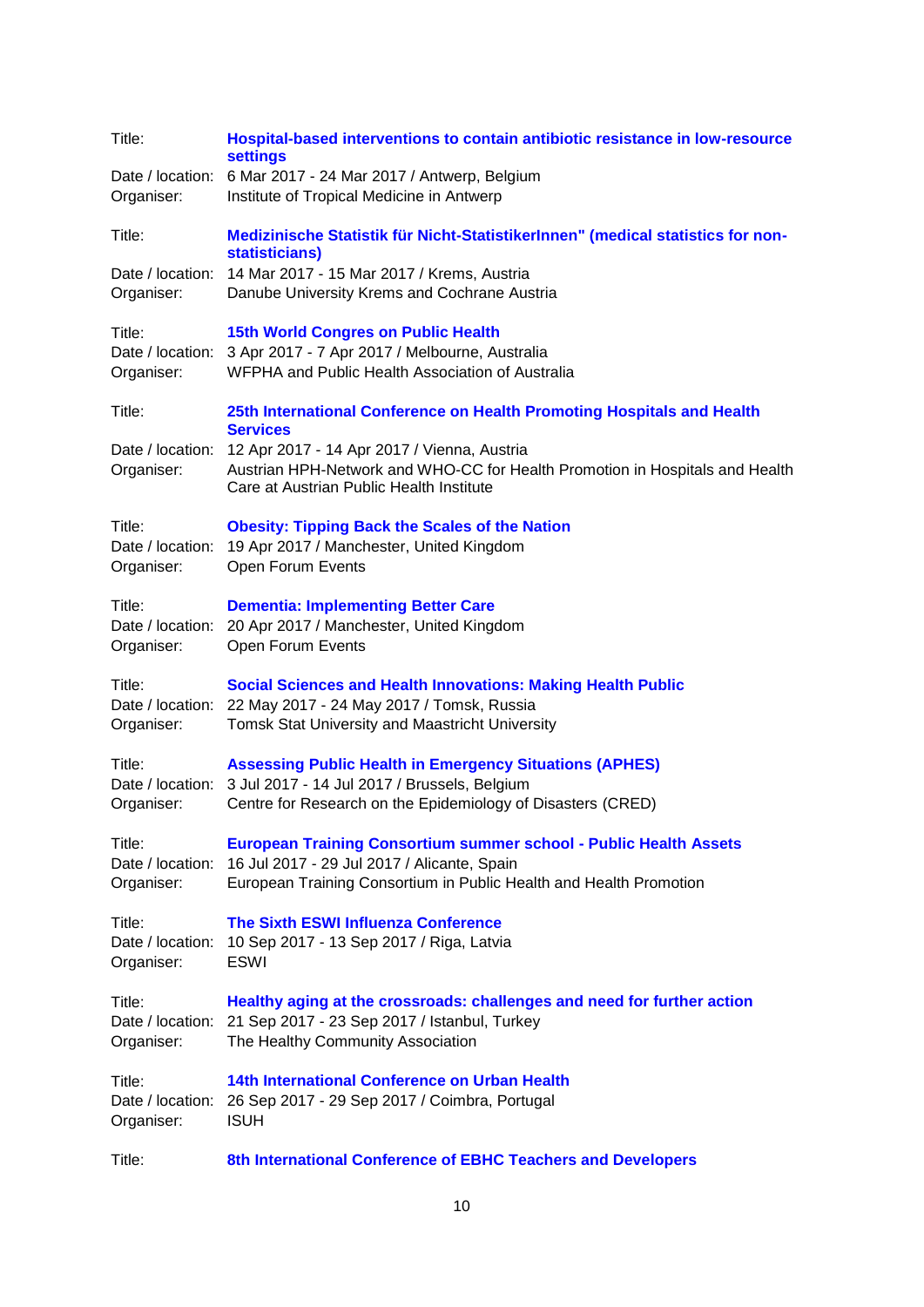| Organiser: | Date / location: 25 Oct 2017 - 28 Oct 2017 / Taormina, Italy<br><b>GIMBE Foundation</b> |
|------------|-----------------------------------------------------------------------------------------|
| Title:     | <b>IDF congress 2017</b>                                                                |
|            | Date / location: 4 Dec 2017 - 8 Dec 2017 / Abu Dhabi                                    |
| Organiser: | International Diabetes Federation                                                       |
| Title:     | 1st World Congress on Migration, Ethnicity, Race and Health - Diversity and<br>health   |
|            | Date / location: 17 May 2018 - 19 May 2018 / Edinburgh, Scotland                        |
| Title:     | The future of healthy living                                                            |
|            | Date / location: 19 Jan 2019 / Salford, United Kingdom                                  |
| Organiser: | University of Salford                                                                   |
|            |                                                                                         |

# <span id="page-10-0"></span>**8. Interesting publications**

**Effect of a participatory organizational-level occupational health intervention on job satisfaction, exhaustion and sleep disturbances: results of a cluster randomized controlled trial**

[http://bmcpublichealth.biomedcentral.com...](http://bmcpublichealth.biomedcentral.com/articles/10.1186/s12889-016-3871-6#Abs1)

**Regional health workforce monitoring as governance innovation: a German model to coordinate sectoral demand, skill mix and mobility**

Kuhlmann E, Lauxen O, Larsen C. Human Resources for Health, 2016, 14:71 Download full text:<http://rdcu.be/m4Ul>

**Public awareness of the link between alcohol and cancer in England in 2015: a populationbased survey**

[http://bmcpublichealth.biomedcentral.com...](http://bmcpublichealth.biomedcentral.com/articles/10.1186/s12889-016-3855-6#Abs1)

**New WHO data portal to help track progress towards universal health coverage**

*World Health Organization Published online: 12 December 2016* <http://bit.ly/2hm2V6J>

**Evaluating the implementation process of a participatory organizational level occupational health intervention in schools**

[http://bmcpublichealth.biomedcentral.com...](http://bmcpublichealth.biomedcentral.com/articles/10.1186/s12889-016-3869-0#Abs1)

### **Road Map for the Plan of Action on Health in All Policies**

*Pan American Health Organization Published online: November, 2016* [http://iris.paho.org/xmlui/handle/123456...](http://iris.paho.org/xmlui/handle/123456789/31313)

**Secular trends and correlates of physical activity: The Tromsø Study 1979-2008** [http://bmcpublichealth.biomedcentral.com...](http://bmcpublichealth.biomedcentral.com/articles/10.1186/s12889-016-3886-z#Abs1)

### **Use of aids for smoking cessation and alcohol reduction: A population survey of adults in England**

[http://bmcpublichealth.biomedcentral.com...](http://bmcpublichealth.biomedcentral.com/articles/10.1186/s12889-016-3862-7#Abs1)

### **Environmental Gradients and Health Inequalities in the Americas. Access to Water and Sanitation as Determinants of Health**

*Pan American Health Organization Published online: December 2016* [http://iris.paho.org/xmlui/handle/123456...](http://iris.paho.org/xmlui/handle/123456789/31404)

**Why Sleep Matters: Quantifying the Economic Costs of Insufficient Sleep**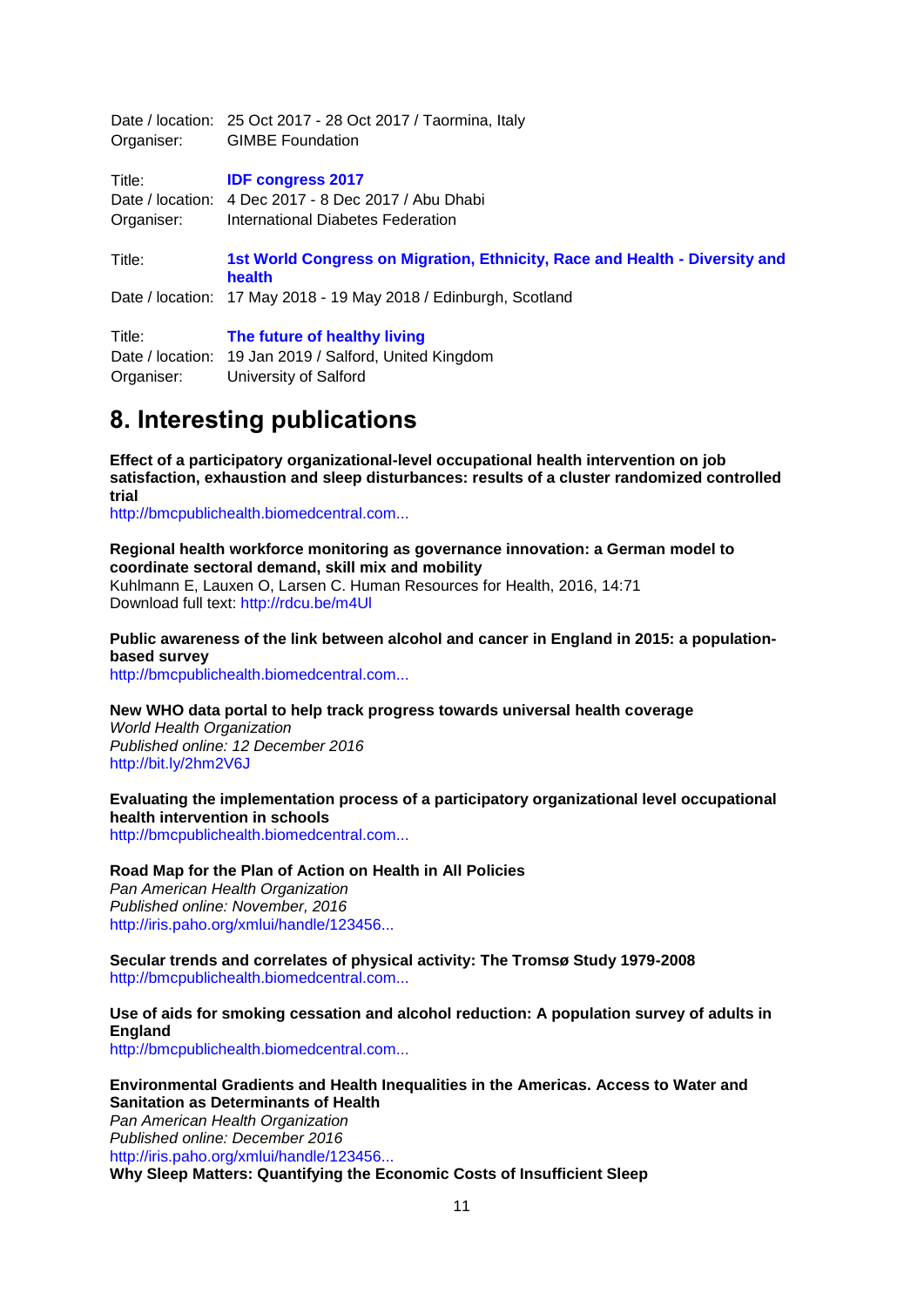Sleep deprivation is associated with a higher mortality risk and productivity losses at work. Economic modelling of data from five OECD countries found that individuals who sleep fewer than six hours a night on average have a 13 per cent higher mortality risk than people who sleep at least seven hours. At a national level, up to 3 per cent of GDP is lost due to lack of sleep, and an increase in sleep could add billions of dollars to a country's economy. [https://www.rand.org/randeurope/research...](https://www.rand.org/randeurope/research/projects/the-value-of-the-sleep-economy.html)

**General practice patients treated for substance use problems: a cross-national observational study in Belgium**

[http://bmcpublichealth.biomedcentral.com...](http://bmcpublichealth.biomedcentral.com/articles/10.1186/s12889-016-3885-0#Abs1)

**Daily milk consumption and all-cause mortality, coronary heart disease and stroke: a systematic review and meta-analysis of observational cohort studies** [http://bmcpublichealth.biomedcentral.com...](http://bmcpublichealth.biomedcentral.com/articles/10.1186/s12889-016-3889-9#Abs1)

**Web-based infectious disease surveillance systems and public health perspectives: a systematic review**

[http://bmcpublichealth.biomedcentral.com...](http://bmcpublichealth.biomedcentral.com/articles/10.1186/s12889-016-3893-0#Abs1)

**BMI and waist circumference cut-offs for corresponding levels of insulin sensitivity in a Middle Eastern immigrant versus a native Swedish population - the MEDIM population based study** [http://bmcpublichealth.biomedcentral.com...](http://bmcpublichealth.biomedcentral.com/articles/10.1186/s12889-016-3892-1#Abs1)

**The Use and Impact of Digital Technology on Population Health and Health Equity Gains** Available in the open access on-line special supplement of the Journal of Public Health Policy, being the compilation of articles commissioned by the World Federation of Public Health Associations (WFPHA).

[http://link.springer.com/journal/41271/3...](http://link.springer.com/journal/41271/37/2/suppl/page/1)

# <span id="page-11-0"></span>**9. European Commission news**

### **European Reference Networks**

[First wave of applicants approved for the 2016 Call](https://ec.europa.eu/health/ern/implementation/call_en)

#### **Health indicators**

[Indicators on drug-related deaths \(ECHI 14\)](https://ec.europa.eu/health/indicators/echi/list_en#id2) Updated with 2014 EMCDDA data [Indicators on use of illicit drugs \(ECHI 48\) U](https://ec.europa.eu/health/indicators/echi/list_en#id3)pdated with 2014 EMCDDA data [Indicators on total unemployment \(ECHI 8\)](https://ec.europa.eu/health/indicators/echi/list_en#id1) Updated with 2015 data [Indicators on population by sex and age and old-age-dependency ratio \(ECHI 1\)](https://ec.europa.eu/health/indicators/echi/list_en#id1) Updated with 2015 data

#### **Interest groups**

[EU Health Policy Platform Meeting \(Brussels, 5 December 2016\)](https://ec.europa.eu/health/interest_groups/events/ev_20161205_en) Documents and outcomes of the meeting

[EU Health Policy Platform: Endorse the current joint statements and contribute to the new ones](https://webgate.ec.europa.eu/hpf/)

### **Nutrition and physical activity**

[Nutrition and physical activities: How European Union contributes to public health priorities including](http://ec.europa.eu/chafea/news/news471.html)  [obesity?](http://ec.europa.eu/chafea/news/news471.html) The results of 20 pan-European actions, co-financed under the 2nd and 3rd EU Health Programmes of the European Commission, have been presented at a Conference in Budapest (30 November to 2 December 2016).

#### **Preparedness and response**

[Plenary Meeting of the Health Security Committee \(15 November 2016\)](http://ec.europa.eu/health/sites/health/files/cross_border_care/docs/ev_20161115_flash_en.pdf) Flash report

### **Tobacco**

[Commission urges Croatia, Cyprus, Luxembourg, Slovenia, Spain, and Sweden to notify transposition](http://ec.europa.eu/dgs/health_food-safety/dyna/enews/enews.cfm?al_id=1741)  [of the Directive on tobacco products sold in the EU](http://ec.europa.eu/dgs/health_food-safety/dyna/enews/enews.cfm?al_id=1741)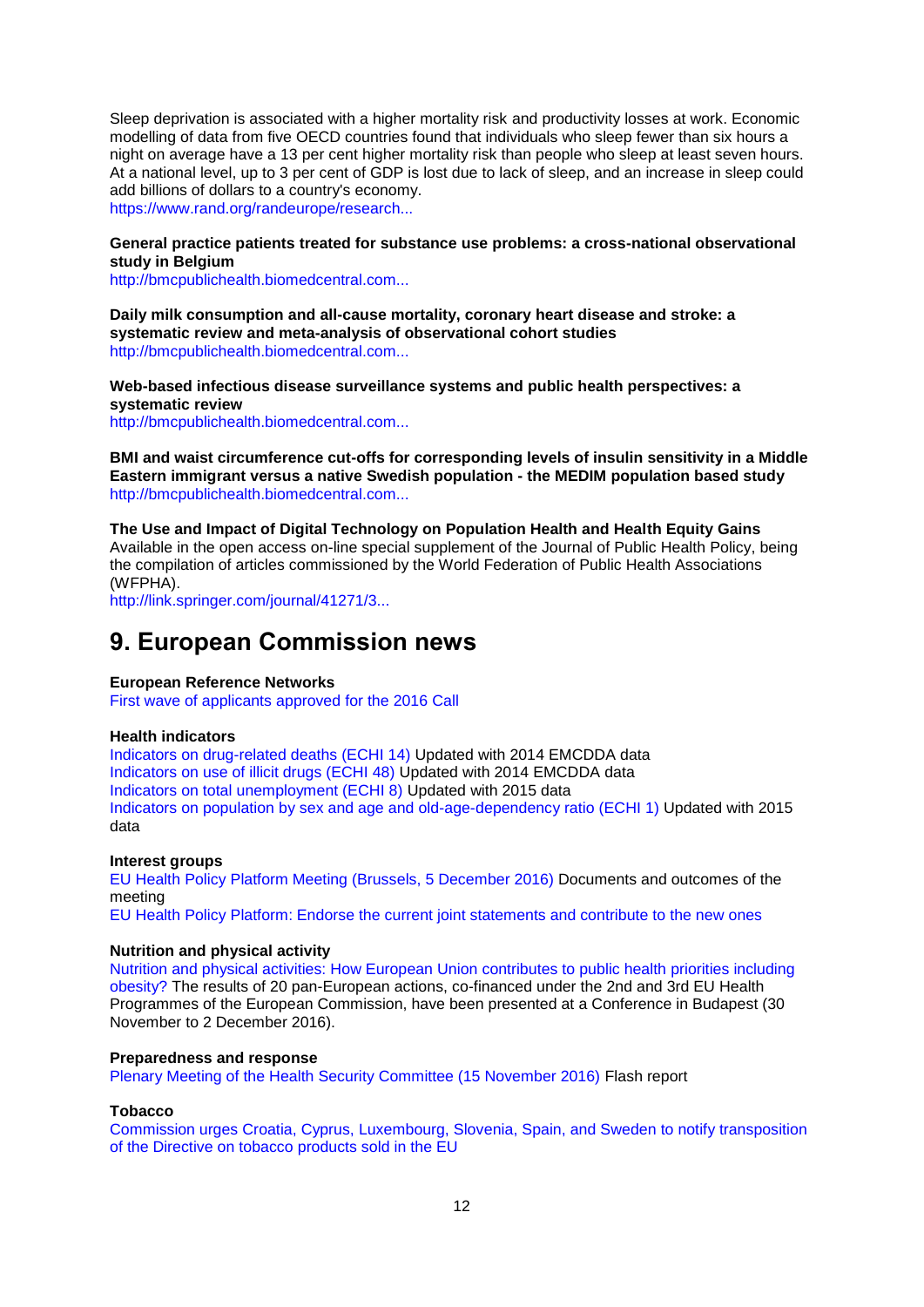# <span id="page-12-0"></span>**10. European Centre for Disease Prevention and Control**

# **news**

### **Eurosurveillance, Volume 21, Issue 50, 15 December 2016 In this issue**:

This is the last issue in 2016. We wish our readers and contributors peaceful holidays and a good start into a happy healthy New Year. We will be back with our first 2017 issue on 5 January.

## RAPID COMMUNICATIONS

Identification of dengue type 2 virus in febrile travellers returning from Burkina Faso to France, related to an ongoing outbreak, October to November 2016

<http://www.eurosurveillance.org/ViewArticle.aspx?ArticleId=22669>

### SURVEILLANCE REPORT

Evaluation of molecular typing of foodborne pathogens in European reference laboratories from 2012 to 2013

<http://www.eurosurveillance.org/ViewArticle.aspx?ArticleId=22673>

# RESEARCH ARTICLES

Serodiagnosis of Zika virus (ZIKV) infections by a novel NS1-based ELISA devoid of cross-reactivity with dengue virus antibodies: a multicohort study of assay performance, 2015 to 2016 <http://www.eurosurveillance.org/ViewArticle.aspx?ArticleId=22670>

Rise of multidrug-resistant non-vaccine serotype 15A Streptococcus pneumoniae in the United Kingdom, 2001 to 2014

<http://www.eurosurveillance.org/ViewArticle.aspx?ArticleId=22667>

### LETTERS

Letter to the editor: New metrics to monitor progress towards global HIV targets: using the estimated number of undiagnosed HIV-infected individuals as denominator

<http://www.eurosurveillance.org/ViewArticle.aspx?ArticleId=22668> Authors' reply: New metrics to monitor progress towards global HIV targets: using the estimated number of undiagnosed HIV-infected individuals as denominator <http://www.eurosurveillance.org/ViewArticle.aspx?ArticleId=22672>

### **MISCELLANEOUS**

Job vacancy at the European Centre for Disease Prevention and Control <http://www.eurosurveillance.org/ViewArticle.aspx?ArticleId=22671>

# **Eurosurveillance, Volume 21, Issue 49, 08 December 2016 In this issue**:

Situation update for HPAI A(H5N8) outbreaks in 2016 in Europe and overview of public health measures and recommendations to prevent spread and human exposure

## RAPID COMMUNICATIONS

Highly pathogenic avian influenza A(H5N8) outbreaks: protection and management of exposed people in Europe, 2014/15 and 2016

<http://www.eurosurveillance.org/ViewArticle.aspx?ArticleId=22663>

### RESEARCH ARTICLE

Comparison of *Leishmania* typing results obtained from 16 European clinical laboratories in 2014 <http://www.eurosurveillance.org/ViewArticle.aspx?ArticleId=22662>

### LETTER

Community-wide outbreaks of haemolytic uraemic syndrome associated with Shiga toxin-producing *Escherichia coli* O26 in Italy and Romania: a new challenge for the European Union <http://www.eurosurveillance.org/ViewArticle.aspx?ArticleId=22664>